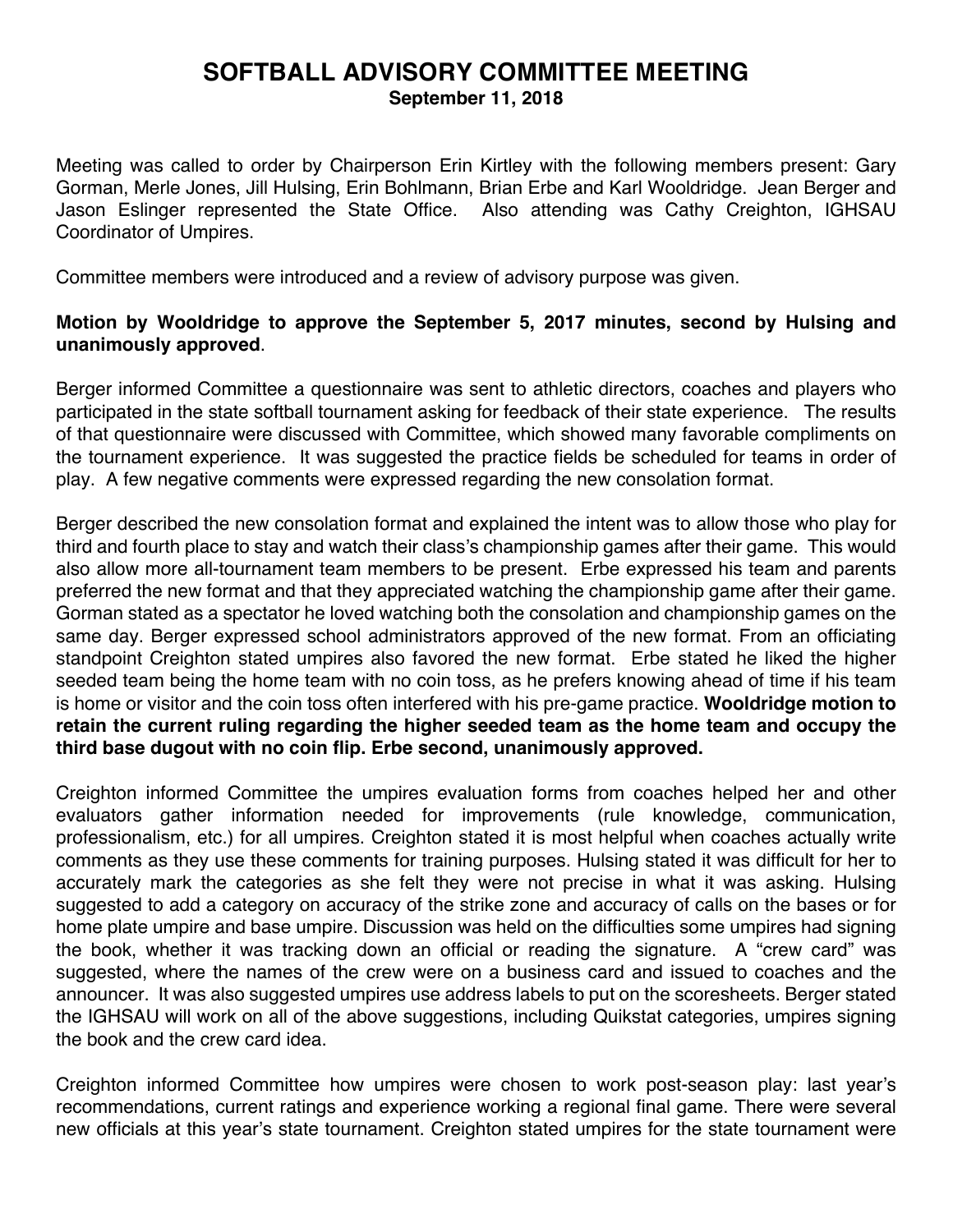chosen with representation from each area of the state. Erbe thought the three-person crews at the state tournament were fantastic and felt putting two veteran umpires with a newer umpire worked well.

Creighton stated the overall number of officials is declining and she is working on increasing that number by offering more clinics on both week days and weekends next year. Due to the low number of umpires that meet post-season criteria, Berger asked for feedback from Committee regarding the usage of officials during the post-season. The IGHSAU can schedule double-headers with three-person crews or go back to a two-person officiating crew during regional finals and semi-finals. Coaches favored remaining at host sites based on regular season results.

The 2019 NFHS Softball Rules Changes were presented. The Committee discussed the new changes:

Committee discussed the rule regarding media in live-ball territory. Some were confused regarding the actual playing area and the markings for the media box. Committee realizes it is important to promote and encourage media, but the ruling regarding the media area needs to be clarified. Berger will research this.

The permanently fastened knob on the bat was briefly discussed. Berger will check into what models have an adjustable knob.

Committee discussed at length the intentional walk and after discussion feels if a batter is to be intentionally walked, four pitches should be thrown. **Motion by Hulsing if intentionally walking a batter, the batter must be pitched to. Second by Erbe and passed 6-0 with Jones abstaining.**

Discussed umpires calling an illegal pitch and the penalty of an illegal pitch. The IGHSAU will continue working on recognizing an illegal pitch and umpires making the call.

Committee discussed the proper process of pitchers taking signals off the pitching rubber. Currently a pitcher can take or simulate taking a signal from the catcher. Many pitchers are taking their hands apart, thus producing a quick-pitch. Ideally, Committee would recommend the pitcher **MUST** take the signal from the catcher. This would alleviate the pitcher stepping on the rubber with their hands together, taking signals, then separating her hands, resulting in an illegal pitch. The goal is to consistently call illegal pitches with less umpire discretion. Committee agrees this usually occurs at the lower level. Committee asked if the IGHSAU could educate or clarify this with both coaches and umpires in clinics and rules meetings.

Erbe asked what the proper process is for umpires who wish to wear attire other than the official uniform if a special event is being held (pink out, salute to veterans, etc). Berger informed Committee permission to wear attire other than the official uniform must be sent to the IGHSAU prior to the game being held.

Currently, IGHSAU policy prohibits schools with softball facilities with turf infields from hosting postseason play. Committee feels several schools are building new facilities with possible turf infields. If the IGHSAU allowed these facilities to host post-season tournaments, coaches expressed concern that the host team would have an unfair advantage since they would have played on this type of surface all year long. Bohlmann asked if there could be some provision that if a team were to play there, they could have the option of practicing before the regional games. Berger will research this.

Time limits on regular season tournaments were discussed. Committee agrees many tournaments are not consistent with the time allotted for games. Berger will remind coaches of the proper time limit of 90 minutes in the pre-season memo and in the rules meeting.